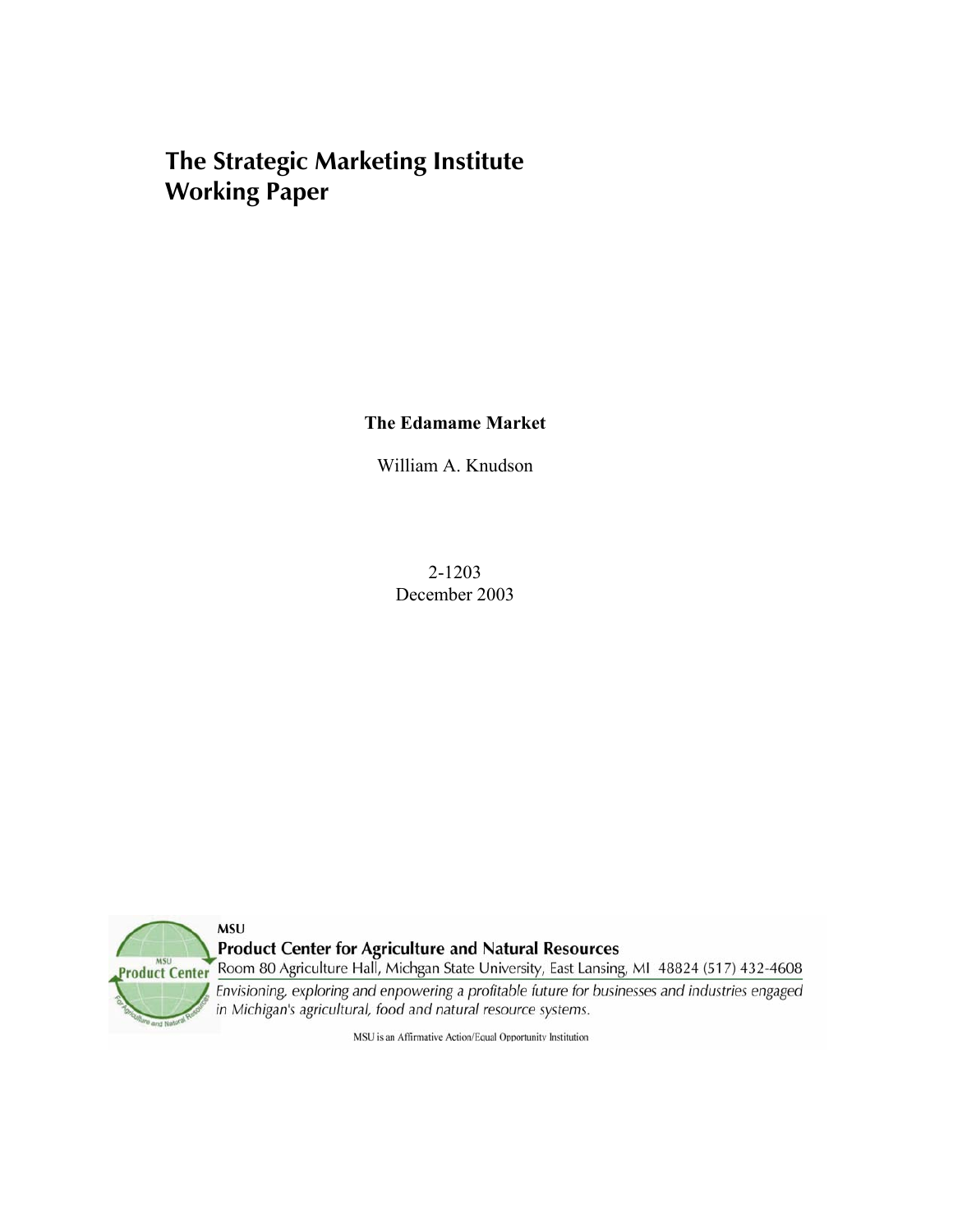### **Introduction**

 Edamame (eh-dah-mah-may) sometimes spelled endamame, is a name of a family of soybean varieties that are used for vegetable production. Most edamame is used in Asia, but there appears to be a growing market for the product in the U.S. particularly as a substitute for lima beans (Konovsky et al, p. 5) and as a snack food. The U.S. is also developing species of edamame (Comis, p.1).

 This paper provides a brief analysis of the market for edamame. This includes current uses and the potential for edamame in the U.S. and Michigan. Issues involved in marketing edamame will also be analyzed.

## **Current Market**

Worldwide edamame is a minor crop (Konovsky et. al, p.1). However, it popularity appears to be growing. Edamame can be used in salads, soups, stir fry, or stews (Ag Answers, p.1). In the U.S., edamame is found mostly in health food stores, or stores that specialize in Asian products. Edamame is consumed green. Furthermore, edamame beans are larger than traditional soybean varieties. Some believe that the demand for edamame will increase due to the heath benefits from eating the product.

 In 2002, the domestic price of edamame approached 4 dollars a pound (Bryant, p.1). Most of the edamame consumed in the U.S. was imported from Taiwan (Bryant, p.1). However, the U.S. is well suited to soybean production. Producers who are willing to meet the needs of this market have the opportunity to be successful. It has been estimated that the U.S. could produce in excess of 32,000 acres of edamame soybeans to meet domestic demand (Johnson et al, p.3). However, it should be noted that given the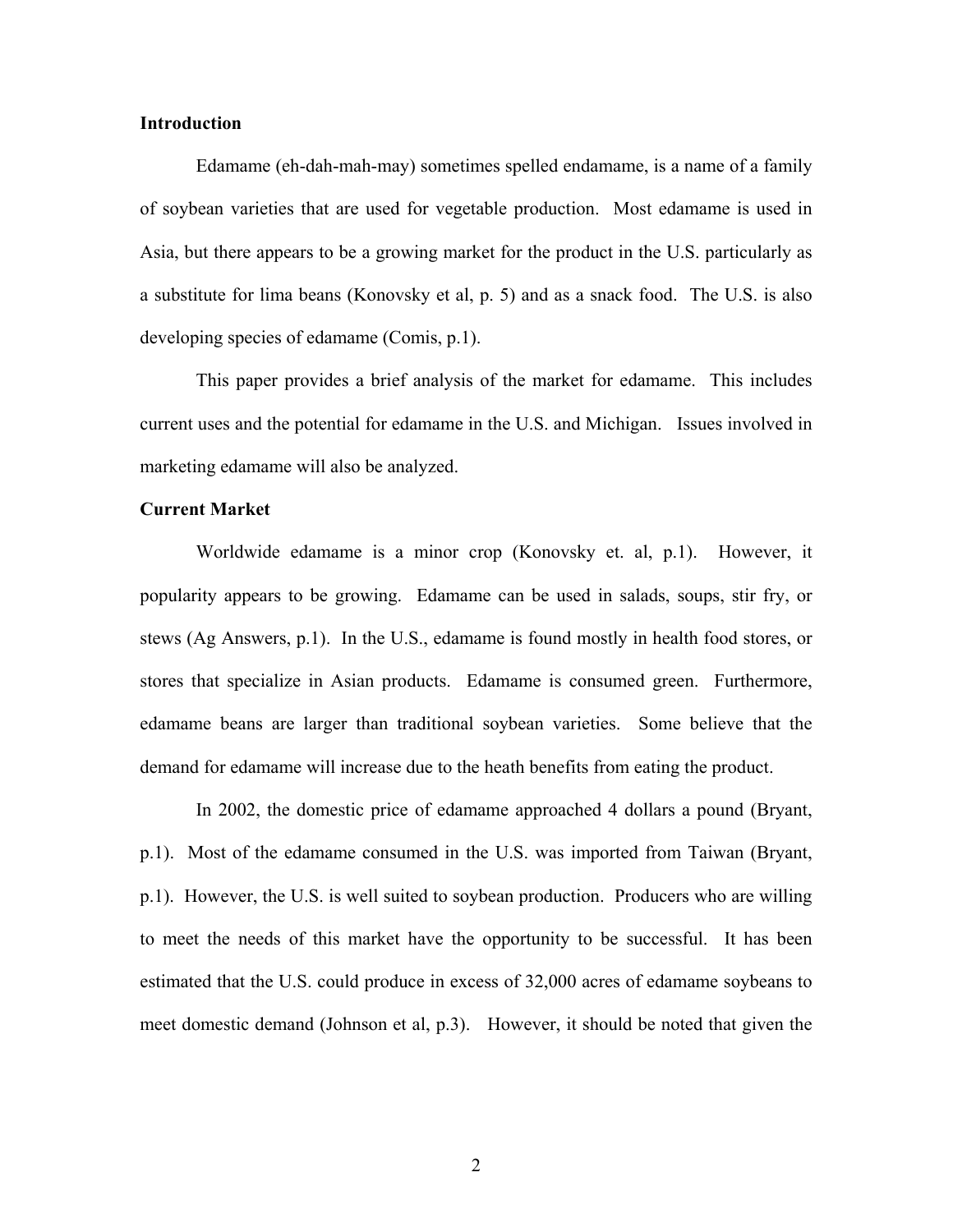relatively small Japanese and Chinese populations in Michigan and the still developing health food market, the potential for edamame in the state is somewhat limited.

 Edamame's primary use is as a snack food. As a snack, pods are cooked in salted boiling water and then the seeds are pushed from the pods directly into the mouth (Konovsky et al, p.1). The primary market for edamame is Japan. Japan produced 105,000 tons in 1998, and imported an additional 33,000 tons in 1989, virtually all from Taiwan (Konovsky et al, p.1). It should be noted that U.S. consumers and Japanese consumers have different preferences with respect to edamame. U.S. consumers prefer a more mature bean that has a more "buttery" flavor compared to Japanese preferences to a less mature, sweeter tasting bean (Johnson, et al, p. 5).

 Researchers with the Agricultural Research Service (ARS), have developed a new type of vegetable soybean known as Moon Cake. Moon Cake is a soybean variety that has several desirable characteristics. It grows to a height in excess of 6 feet tall. As a result it shades out weeds; an important consideration for organic producers who cannot used use herbicides for weed control. Giant soybean varieties leave more crop residue which will provide better protection from soil erosion. The leaves and stems can be used for forage for livestock making the Moon Cake variety a dual use crop (Agricultural Research Service, p.2). Moon Cake is not yet commercially available to farmers. ARS is accepting applications from firms interested in licensing and producing seed (Agricultural News, p.5).

### **Opportunities**

The market for edamame is small but growing. Furthermore, few farmers and marketers grow, handle and distribute edamame locally (Ag Answers, p.1). It is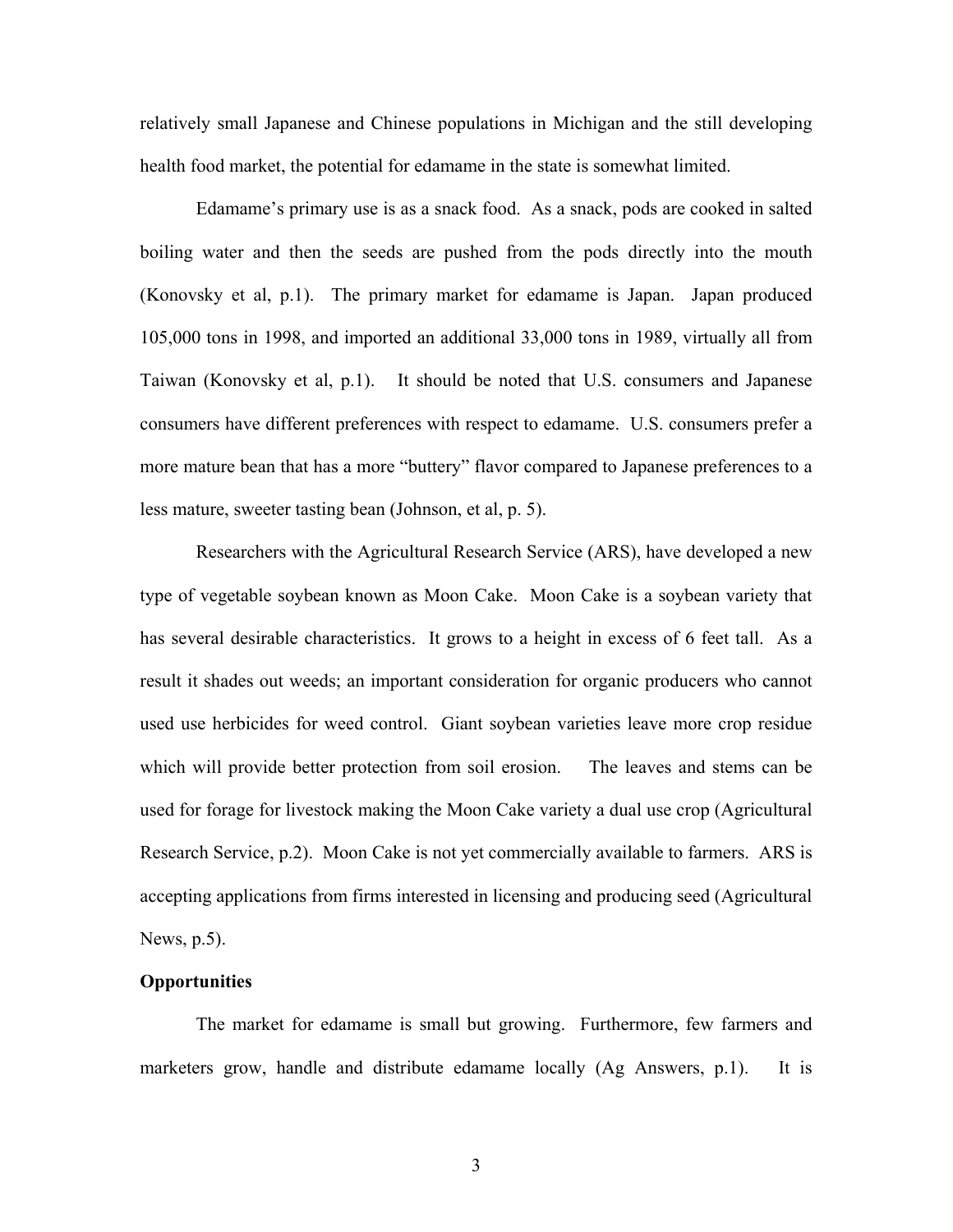important for farmers and agricultural entrepreneurs interested in the edamame market need to monitor the marketplace (Bryant, p.1).

Michigan farmers and entrepreneurs may have to identify individual buyers of the soybeans and develop close relationships with buyers. The greatest potential likely lies in finding local buyers who are willing to work with local producers and who may be willing to offer a price premium to local produce. Those willing to do this may find enhanced profit opportunities in small, narrowly defined markets.

## **Sources**

Ag Answers. "*Edible Soybean Could Give New Meaning to 'Soymeal'".* http:// www.agriculture.purdue.edu/aganswers/2001\_Edible\_Soybeans

 Agricultural News. "*New Soybean Doubles as a Vegetable Crop and Forage*". http://cropwatch.unl.edu/archives/agnews03/an03-9-19.htm

 Agricultural Research Service. "*Moon Cake Anyone? Supersize Vegetable Soybean Makes Its Debut*". http://www.ars.usda.gov/is/AR/archive/sep03/cake0903.htm

 Bryant, Dan. "*Watch Central Coast Market Signals*". Western Farm Press. March 15, 2002.

 Comis, Don. " *'New Moon Cake' Soybean Makes a Splendid Vegetable and Forage*". SeedQuest News Release. September 9, 2003. http://www.seedquest.com/News/releases/2003/september/6542.htm

 Johnson, Duane, Shaoke Wang, and Akio Suzuki. "*Edamame: A Vegetable Soybean for Colorado*". http://www.hort.purdue.edu/newcrop/proceeding1999/v4-385.html